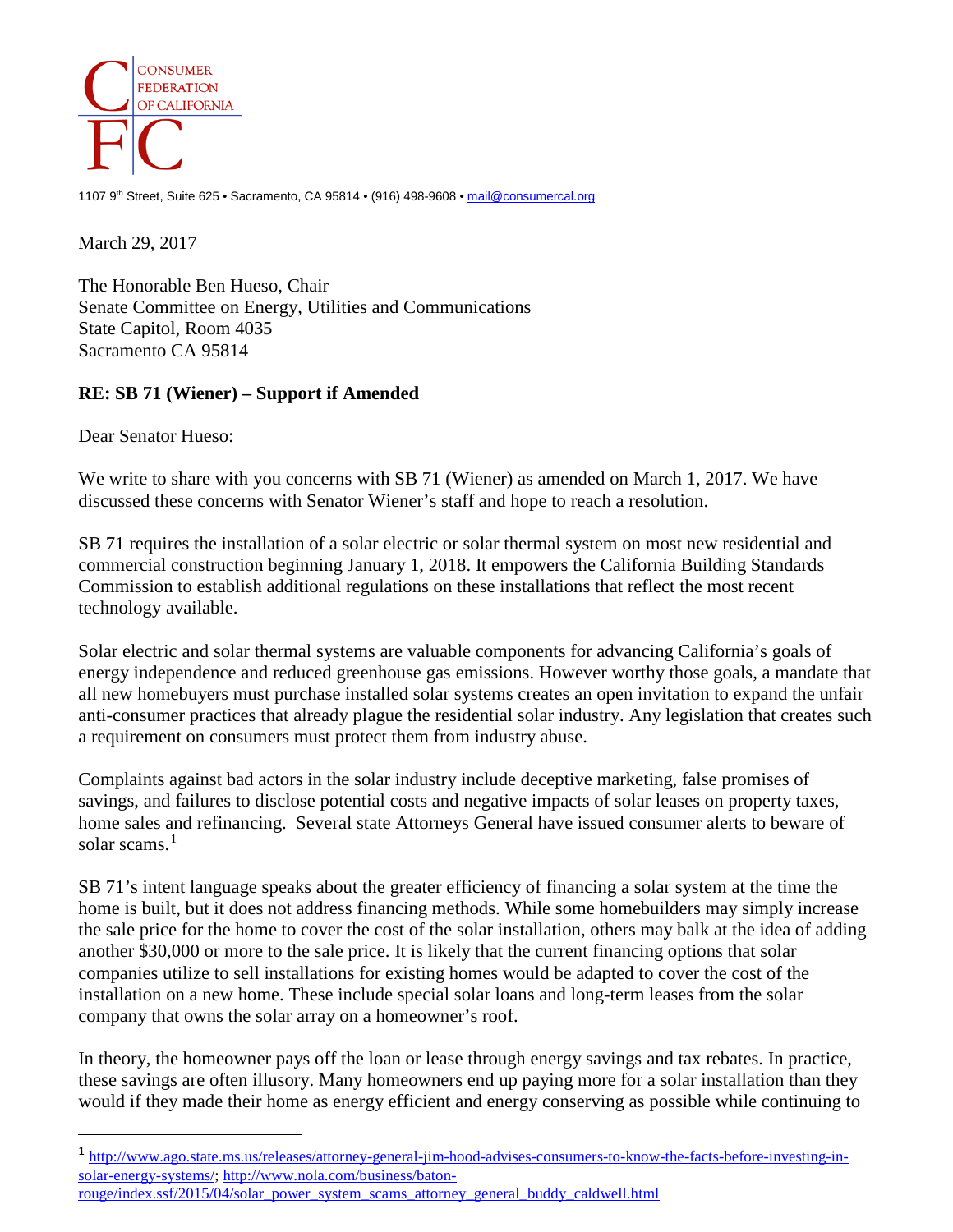purchase their electricity from a local utility. There is nothing wrong with an informed consumer choosing the higher net cost of solar financing or leasing over more economical alternatives. But we object to the deceptive claims and false promises of energy and cost savings made by industry bad actors to lure consumers into a bad deal.

A consumer may be surprised to learn that popular private financing programs such as PACE (Property Assessed Clean Energy) and HERO (Home Energy Renovation Opportunity) raise their property taxes to pay off the lease. These are loans from private businesses that have government-approval - a far cry from their deceptive presentation to homeowners as government-run financing. Increased property taxes may outstrip any promised savings in energy bills. More troubling, solar loans place a lien on the property that can impair one's ability to sell or refinance a home.<sup>[2](#page-1-0)</sup> The solar lien is in "first-lien position", meaning the loan must be paid off in full before the home sale or refinancing can occur.<sup>[3](#page-1-1)</sup> Home sales are more likely to fall through when a potential buyer refuses to take over the seller's costly decades-long loan or lease.<sup>[4](#page-1-2)</sup> Instead of enhancing the home's value, homeowners have paid solar financing companies \$20,000 to \$30,000 to buy out the loan or lease and clear the way for the home sale.<sup>[5](#page-1-3)</sup>

Some solar companies lie about energy production and resulting savings that a solar installation will achieve. We recently spoke with two consumers who told us about solar companies that made big promises of energy and cost savings but failed to deliver. Both purchased their solar systems, financed with 30-year loans. Now they are stuck with underpowered systems and loans they cannot pay.

A homeowner in San Bernardino County signed up for a 5,000 watt system that the solar company projected would meet 93% of his family's energy needs. The installed system is delivering 3,600 watts, and provides less than half of his energy needs, at a unit price greater than the cost charged by his local electric utility. When he complained, the solar company stated that his home's electric system lacked the capacity to handle 5,000 watts. The consumer conducted testing that proved the company's claim was false. The solar company refused his request for additional panels to get closer to the promised 5,000 watts. With higher energy bills, he cannot make payments towards his loan. He reverted to his local utility to provide all his electric power needs at a lower price. He fears the solar company will place a lien on his house and send his loan to a collections agency.<sup>[6](#page-1-4)</sup>

A Los Angeles County homeowner bought a solar system and other home energy improvements from another solar company. It promised 99% of her energy consumption would be covered by her solar panels. Instead, they provide less than 55% coverage. At an 8% interest rate, paying off her home solar loan is a hardship. Even worse, after her panels had been installed, the solar company informed her that to qualify for future rebates, she would have to pay an "addendum" on her loan that increased its cost by nearly 20%.<sup>[7](#page-1-5)</sup>

SB 71 should be amended to eliminate, or establish stringent regulation of, special solar loans and solar leasing for installations under its new home mandate. It should hold the homebuilder or solar installer liable for a failure to deliver on an electric power generation claim. In its current form, the bill does nothing to require truth in labeling, limits on financing and leasing schemes, and full disclosure of the various scams that rip off homeowners.

California has already tied purchasing mandates to government regulation of an industry it forces consumers to patronize. California's automobile insurance regulation established the national model for a

 $\overline{a}$ 

<span id="page-1-0"></span><sup>2</sup> <http://www.sacbee.com/news/politics-government/capitol-alert/article104313221.html>

<span id="page-1-1"></span><sup>3</sup> <http://www.pe.com/articles/program-768927-hero-ramirez.html>

<span id="page-1-2"></span><sup>4</sup> [http://losangeles.cbslocal.com/2016/04/30/goldstein-investigation-those-solar-panels-that-should-make-you-see-green-might](http://losangeles.cbslocal.com/2016/04/30/goldstein-investigation-those-solar-panels-that-should-make-you-see-green-might-have-you-seeing-red/)[have-you-seeing-red/](http://losangeles.cbslocal.com/2016/04/30/goldstein-investigation-those-solar-panels-that-should-make-you-see-green-might-have-you-seeing-red/)

<span id="page-1-3"></span><sup>5</sup> <http://www.latimes.com/business/realestate/la-fi-harney-20150322-story.html>

<span id="page-1-4"></span><sup>6</sup> Personal interview, November 2016.

<span id="page-1-5"></span><sup>7</sup> Personal interview, November 2016.